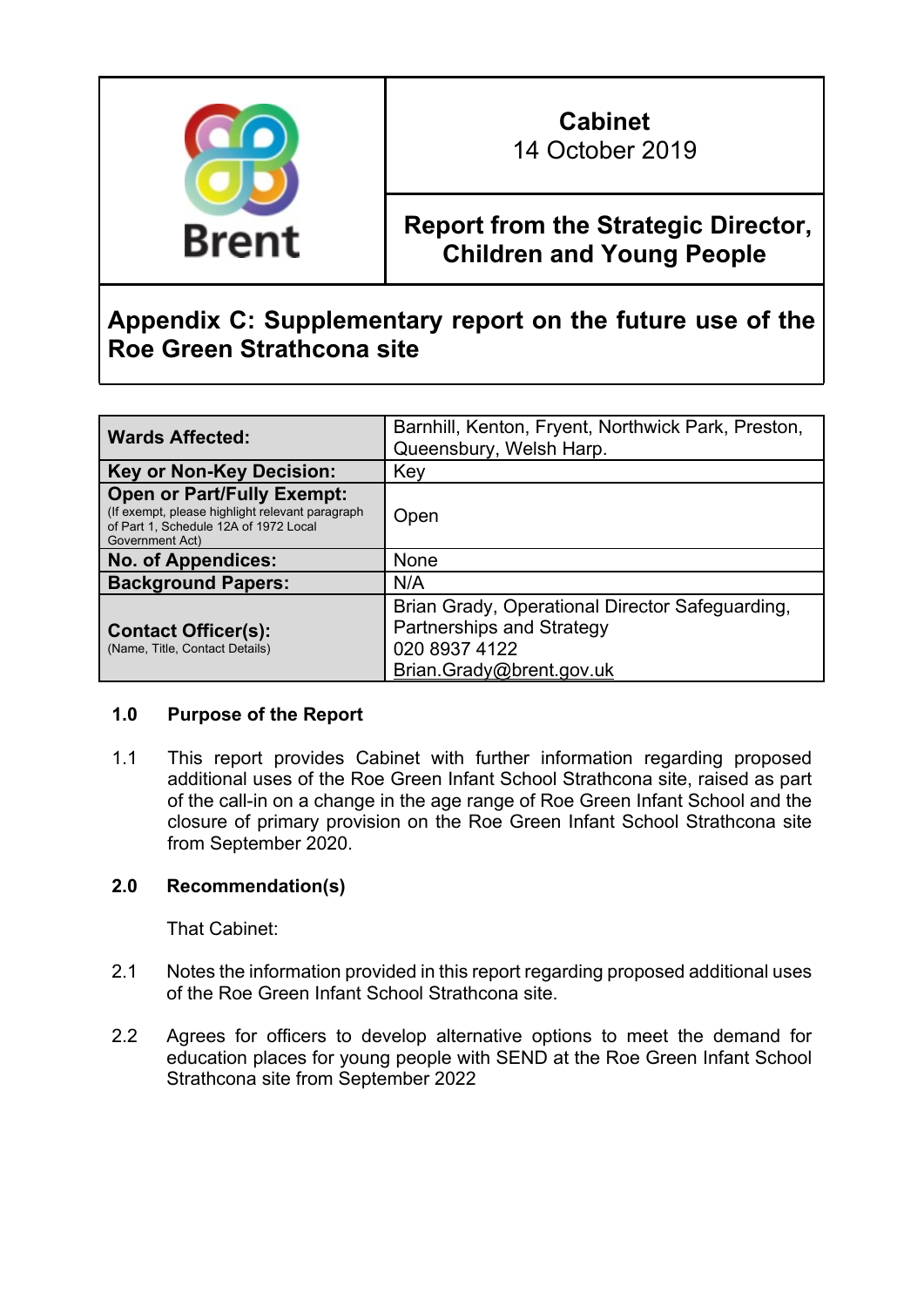# **3 Detail**

3.1 The request to call-in the Cabinet decision set out a number of proposals for the additional use of the Roe Green Strathcona site. The proposals for additional use assume that mainstream primary provision continues on the Roe Green Strathcona site and that the additional uses utilise spare accommodation or the premises out of school hours. This differs to 'alternative' use of the site which would be established if primary provision ceased to operate from the site. The additional use proposals are set out below as described in the Call-In form, along with an officer evaluation of the viability of each proposal.

# 3.2 *Proposals 1 and 2: Approved Resource Provision (A.R.P) for children with autism or for children with Moderate Learning Difficulties (MLD*).

*"In view of the increasing need for provision for children with autism in this borough, this would be an economical option specifically for children on the high functioning end of the spectrum. As a one form entry school (RGS), two autistic children in each class would allow for an appropriate balance: the school already has enough neurotypical children. This would enable these children to access as much of the curriculum as possible in mainstream whilst providing two bases within the school (for KS1 and KS2) for the children to use as and when needed. There is opportunity to build on existing links with, for example, the Village School. Many parents of children who are high functioning autistic want their children to access mainstream education. This approach would make it possible. We have the expertise within the existing staff. The Executive Head Teacher set up and ran a similar provision very successfully within another London borough for 10 years. In addition, the Head of School is a very experienced SENCo and has worked with many autistic children and their families. The site at RGS is very well set up to meet the needs of these children because it's small, all on one level with easy access to outside areas. The ambiance of the school is calm and quiet, helping autistic children to avoid the high anxiety caused by sensory overload, and to thrive. There is enough parking and access to allow transport for children to come from across the borough. The school minibus could be used on a regular basis to take children out. With appropriate funding, this provision could be set up with immediate effect, to commence as early as Autumn 2019".*

# 3.3 **Response**

3.3.1 An **Additionally** Resourced Provision (ARP) is a provision, within a mainstream school, designed to provide specialist and targeted support for children with long term special educational needs and disabilities (SEND). ARPs are funded from the High Needs Block of the Dedicated Schools Grant (DSG), based on the number of places agreed with the local authority. As indicated in the proposal to establish an ARP on the Roe Green Strathcona site, children placed in ARPs are expected to spend some of their time integrated into mainstream classes. The proposal suggests that 2 children could be accommodated in each class, which would mean a maximum of 14 assuming the Strathcona site had sufficient mainstream pupils for 7 classes to operate. There are, however, currently 104 mainstream children receiving their education on the Roe Green Strathcona site, who, due to the small size of each year group, are organised into fewer classes, some of which are vertically grouped.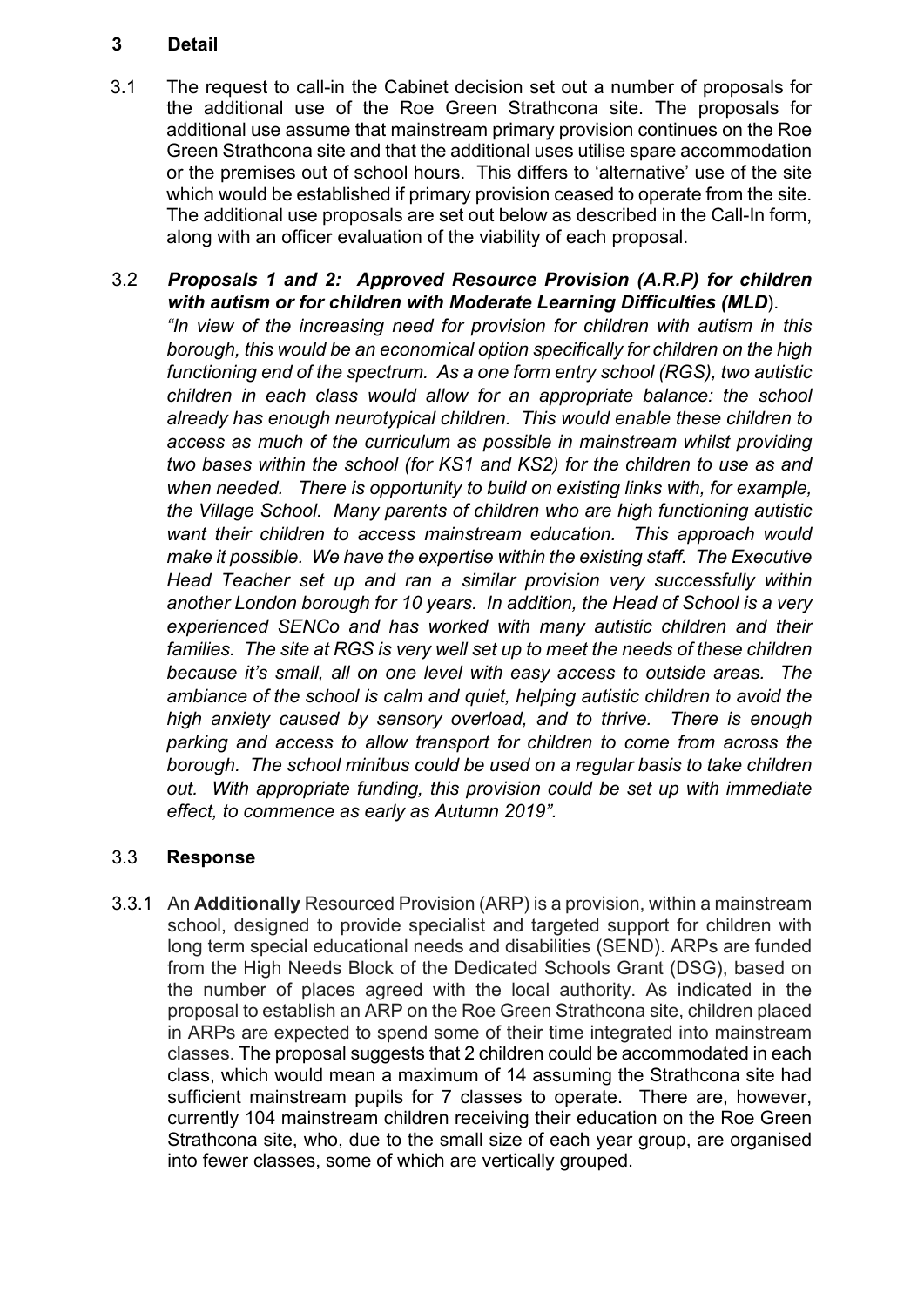- 3.3.2 The Special Educational Needs and Disability (SEND) Strategy 2018-2021 and the School Place Planning Strategy 2019-23 (approved by Cabinet in November 2018) summarise the need for additional special school places within the borough. The latest data shows that demand for special provision in Brent has been growing over the last 3 years. The number of children and young people with EHCPs increased by 8% between 2017 and 2019, when there were 2110 (SEN2 data return) Brent resident children and young people with an EHCP. While there are primary aged children placed in out-of-borough special settings (of whom 10 are placed in an ARP), the School Place Planning Strategy 2019-23 identifies that the priority need for additional in-borough provision is for special school provision, rather than ARPs, and places for children and young people of secondary age and in particular for young people aged 19-24.
- 3.3.3 Many mainstream schools in Brent cater for pupils with SEND, who either have an Education, Health and Care Plan or are identified by the school as requiring targeted SEN Support. The number of children at Roe Green Infant School with EHCPs or on SEN Support is low compared to many other schools (Tables 1 and 2). There are, therefore, other Brent schools with more experience of SEND.

| <b>School</b>                             | Total<br>pupils<br>R-Y6 | <b>Pupils</b><br>with<br><b>EHCPs</b> | <b>Pupils with</b><br><b>EHCPs as %</b><br>of total R-Y6 |
|-------------------------------------------|-------------------------|---------------------------------------|----------------------------------------------------------|
| <b>Roe Green Infant School</b>            | 557                     | 5                                     | 1%                                                       |
| <b>Oliver Goldsmith Primary School</b>    | 457                     | 11                                    | 2%                                                       |
| The Kilburn Park School Foundation        | 166                     | 4                                     | 2%                                                       |
| St Joseph's Roman Catholic Primary School | 491                     | 12                                    | 2%                                                       |
| <b>Malorees Infant School</b>             | 204                     | 5                                     | 2%                                                       |
| Kilburn Grange School                     | 156                     | 4                                     | 3%                                                       |
| Donnington Primary School                 | 221                     | 6                                     | 3%                                                       |
| Mitchell Brook Primary School             | 653                     | 19                                    | 3%                                                       |
| North West London Jewish Day School       | 258                     | 8                                     | 3%                                                       |
| St Mary's RC Primary School               | 278                     | 9                                     | 3%                                                       |
| St Mary Magdalen's Catholic Junior School | 348                     | 12                                    | 3%                                                       |
| Malorees Junior School                    | 256                     | 12                                    | 5%                                                       |

**Table 1: Top 10 Schools based on percentage of children with an EHCP (January 2019)**

Source: School Census January 2019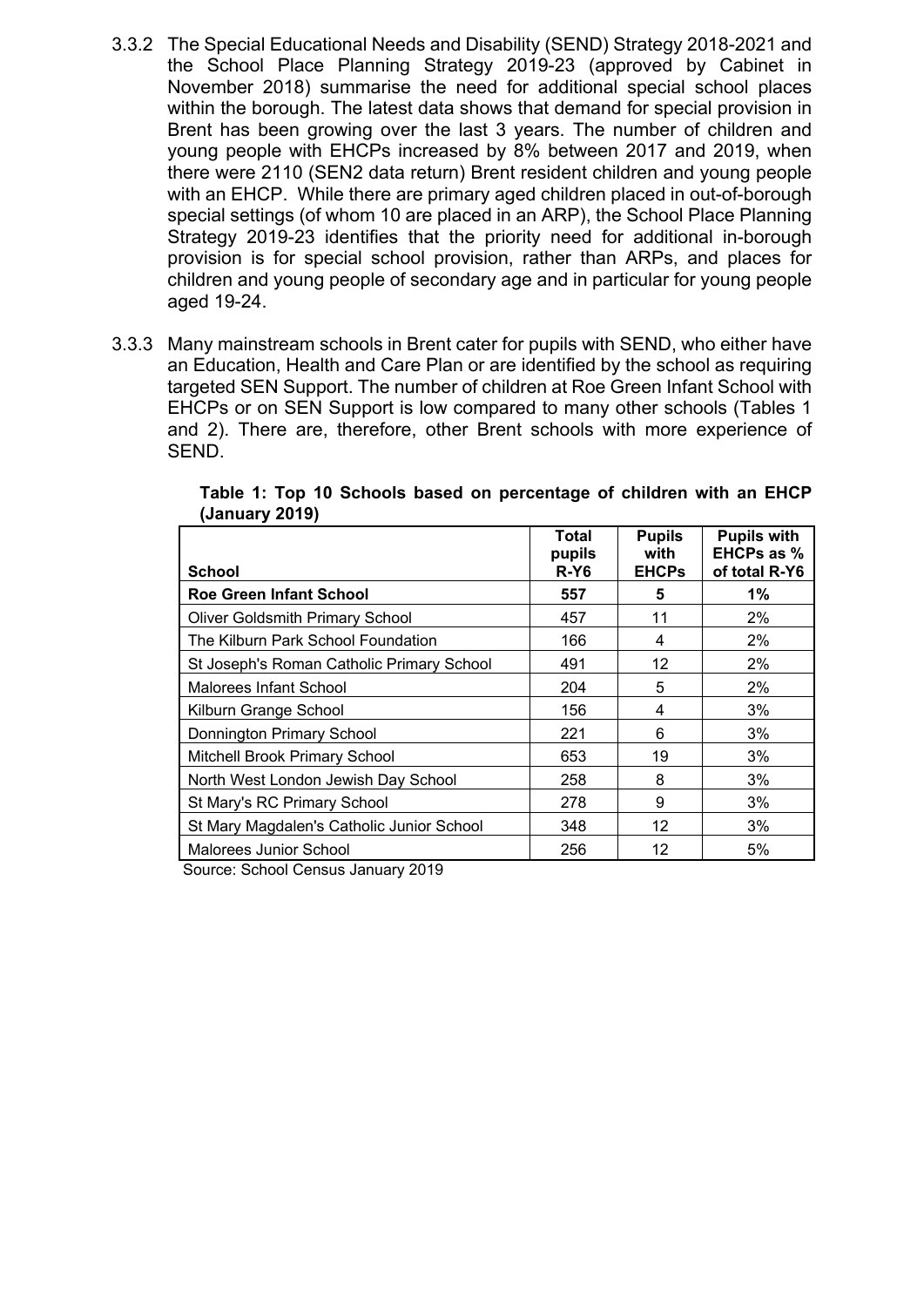| <b>Pupils on</b><br><b>SEN support</b><br>as % of R-Y6<br>pupils |
|------------------------------------------------------------------|
| 3%                                                               |
| 16%                                                              |
| 17%                                                              |
| 17%                                                              |
| 19%                                                              |
| 19%                                                              |
| 20%                                                              |
| 20%                                                              |
| 21%                                                              |
| 22%                                                              |
| 23%                                                              |
|                                                                  |

### **Table 2: Top 10 Schools based on percentage of children on SEN Support (January 2019)**

Source: School Census January 2019

3.3.4 The ARP proposal is not intended to increase the number of mainstream children on the Roe Green Strathcona site. For as long as there is significantly lower primary pupil demand than available places, the sustainability of provision on the Roe Green Infant School Strathcona site will be at risk. There are risks, therefore, to establishing an ARP for vulnerable children who have SEND at any school where there is a degree of uncertainty about the long-term future of the mainstream provision.

## 3.4 *Proposal 3: SEND/Mental Well-being Training and Resource Hub*

*"The school would work closely with other agencies e.g. EPs, S & L, OTs, family support, deaf and partially sighted therapists, music and art therapists etc. to be a base for these professionals to have conversations and access relevant resources and support. This would help with staff retention. It is important to provide mental and well-being training and support for both children and teachers. Emotional well-being is high on the government agenda and surveys show that parents are more concerned about their children's well-being than with attainment. All schools must now have a member of staff who is responsible for well-being, not just for the children, but for staff. Well-being is central to the new Ofsted framework. Strathcona could also provide a safe space for professionals to work with children with emotional and social difficulties. This space could also be accessed by these professionals working with these children to address their own well-being. It could also provide a venue for family contact meetings and other community groups, which could also be outside school hours. Strathcona is well set up to provide this in the fact that it is a small, welcoming and friendly environment. It has its own school minibus which could be used to facilitate these arrangements".*

#### 3.5 **Response**

3.5.1 This proposal will not increase demand for mainstream places on the Roe Green Infant School Strathcona site.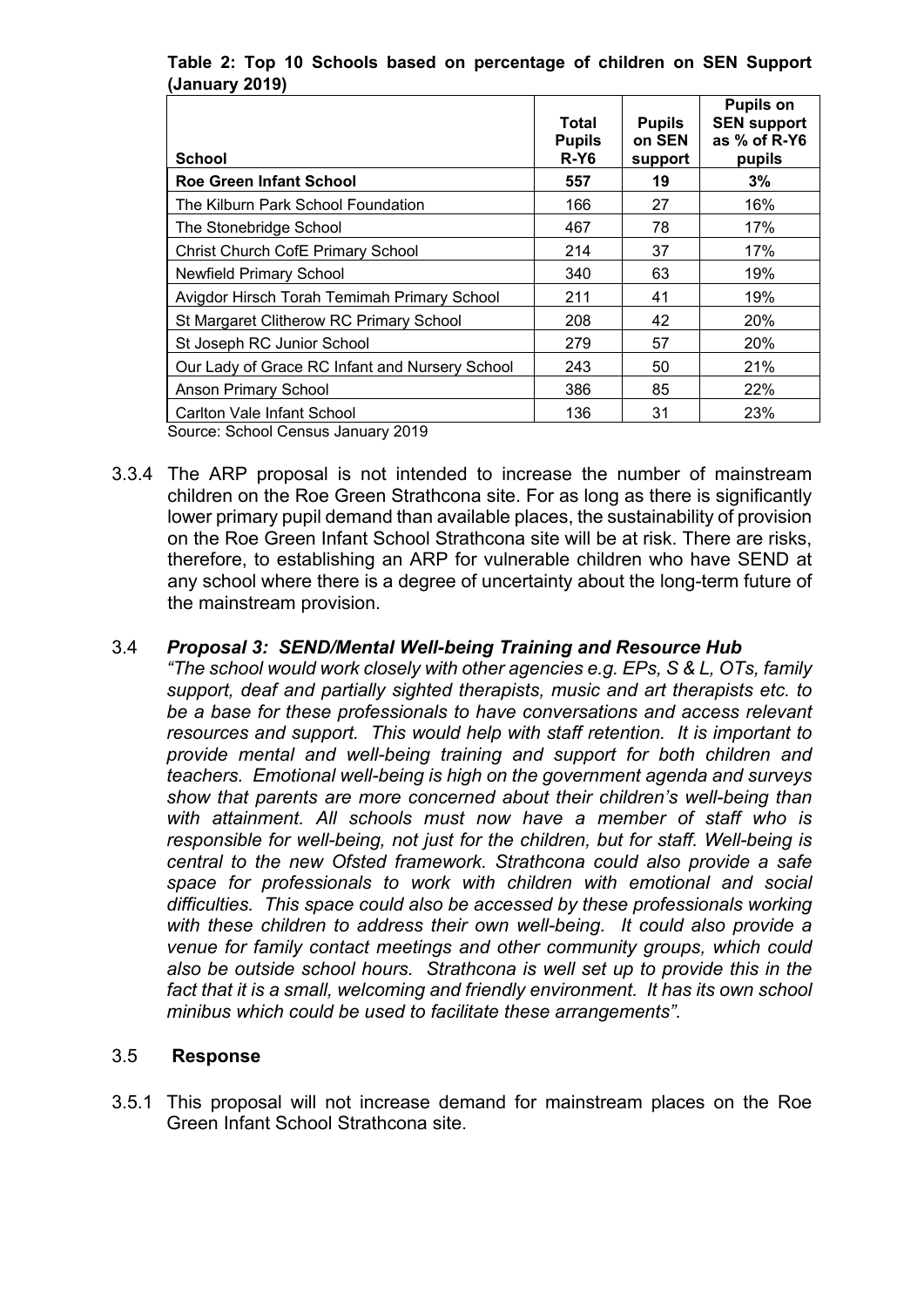- 3.5.2 There is no evidence of demand from professionals for a SEND/Mental Wellbeing Training and Resource Hub. Many of the proposed uses of the Strathcona site premises are already being delivered. Schools access a range of training opportunities to deliver their responsibility for ensuring the wellbeing of staff and providing relevant training and support, for example training delivered by the Brent Schools Partnership (BSP) (a conference on mental health and wellbeing was held in October 2018); a Personal, Health, Social and Economic (PHSE) network for teachers supported by BSP; Public Health provided training on Youth Mental Health First Aid and Brent's Setting and School Effectiveness Team training for NQTs on Mental Health Awareness.
- 3.5.3 In addition to training, schools can access a range of professional services that provide mental health and wellbeing support and information, including CCG commissioned services, the THRIVE project which is raising awareness of mental health and wellbeing in schools, the School Nursing Service and the Brent Educational Psychology Service. The new Targeted Mental Health and Well-being Service commissioned by the local authority to support children in vulnerable groups, such as those at risk of exclusion, will also provide a universal guidance and training offer to schools and a helpline.
- 3.5.4 The Brent Schools Partnership (BSP) is committed to promoting high quality school-to-school support, and developing system leadership across the network of Brent schools. This includes Specialist Centres which reflect school leaders' commitment to ensuring high quality provision and outcomes for all Brent children and young people. Specialist Centres are led by schools judged Good or Outstanding by Ofsted or schools that have exemplary practice in a specific aspect of school provision. Manor School (an outstanding school) is a Specialist Centre for Special Educational Needs, because of its expertise in delivering high quality, personalised education for children with a wide range of learning difficulties and special needs, particularly with autism. The school offers training for teachers on a range of topics including, developing their understanding of autism, developing effective SEND classroom practice and how to incorporate occupational therapy and Makaton into every day teaching and learning opportunities.
- 3.5.5 With regards to a family contact venue, as is well known, Brent already has a base, the Freeman Family Centre, for contact meetings between children in care and their parents and relatives. There is no evidence of the need for professionals to have a 'safe' space to meet with children who have emotional and social difficulties - currently they meet either in the safety of the child's school or in clinical settings. With regards to other uses, community groups can currently hire the Roe Green Strathcona premises out of school hours and other schools also provide this opportunity for their local communities.

### 3.6 *Proposal 4: To provide support and training to teachers who are in their early to middle years of their career to improve their subject knowledge from Early Years to KS2.*

*"Many teachers are leaving the profession by the end of their fourth year of teaching – in inner London this figure is over 40%. How do we keep these teachers in the profession? Strathcona could be used in partnership as a training site. There is an on-site kitchen to provide lunches. Strathcona could be hired as a venue to provide training days. The new Ofsted is going to be focussed very much on teachers and their subject knowledge and we have the expertise and experience to lead some programmes. There is a large hall and*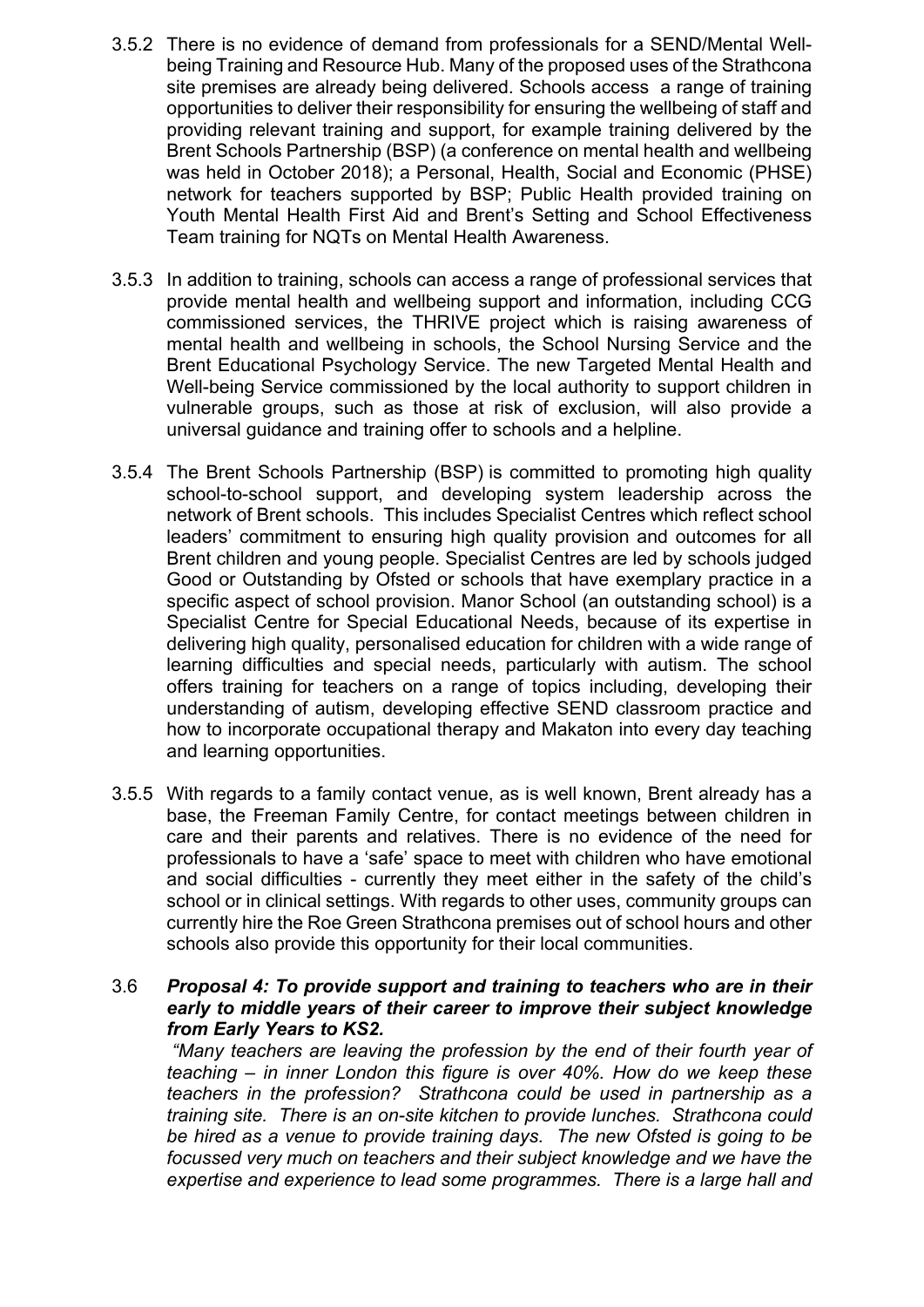*the children's classrooms can be closed off from the proposed training area(s). The school has a stable team with excellent retention rates and many years of training experience. This could be set up with immediate effect. Focus in particular needs to be on the non-core subjects such as history, geography and RE, relationships and health education, sex education and PSHE".*

### 3.7 **Response**

- 3.7.1This proposal will not increase the number of mainstream children on the Roe Green Infant School Strathcona site.
- 3.7.2 It is the responsibility of schools, not the local authority, to support staff development through training. As this is not a local authority statutory responsibility, the local authority does not have a budget to support training. However, there is in Brent a developed market that is meeting this need as evidenced by strong Ofsted outcomes. The BSP provides leadership and subject specialism training at a number of schools sites across the borough. The Brent Teaching School Alliance (Byron Court) and the Woodfield Teaching School Alliance also provide specialist training for school staff as well as specialist leaders of education (SLEs) in core subjects. In addition, there are four Brent Schools Partnership Centres of Excellence: The Manor Special School for SEND, Chalkhill Primary School for Raising Achievement of Boys of Black Caribbean Heritage, Kingsbury Green Primary School for Assessment and Stonebridge Primary School for Safeguarding.
- 3.7.3 Additionally, Brent Schools Forum has commissioned from the BSP from June 2018 a two-year Leadership development programme targeting 60 potential and current school leaders, to engage in a development programme to prepare them for the next stage of their leadership career.

# 3.8 *Proposal 5: Refugee Support Centre (EAL).*

*"When families come into borough from abroad the centre would provide an induction course to equip them with the language and skills required to function in mainstream schooling. The school has a proven track record in this area. Strathcona, as a centre of excellence, could also provide training and support for teachers in meeting the needs of new arrivals in their settings. Many teachers cite this as one of the biggest challenges they meet in their day to day teaching".*

#### 3.9 **Response**

- 3.9.1 Brent is not part of a national scheme to receive a significant number of refugees for whom a specialist centre might be required. There are, however, high levels of mobility and in-migration in Brent schools, with many families new to the country choosing to settle in the borough each year. A large proportion of Brent's under-16 population is born outside the United Kingdom (19%).
- 3.9.2 New arrival children of primary age are allocated a school place through the normal school admission in-year application process, taking into account parental preferences and the school nearest to home with a vacancy. There are many primary schools across the borough, including Roe Green Infant School, that provide for children who have English as an additional language, as evidenced in Table 3.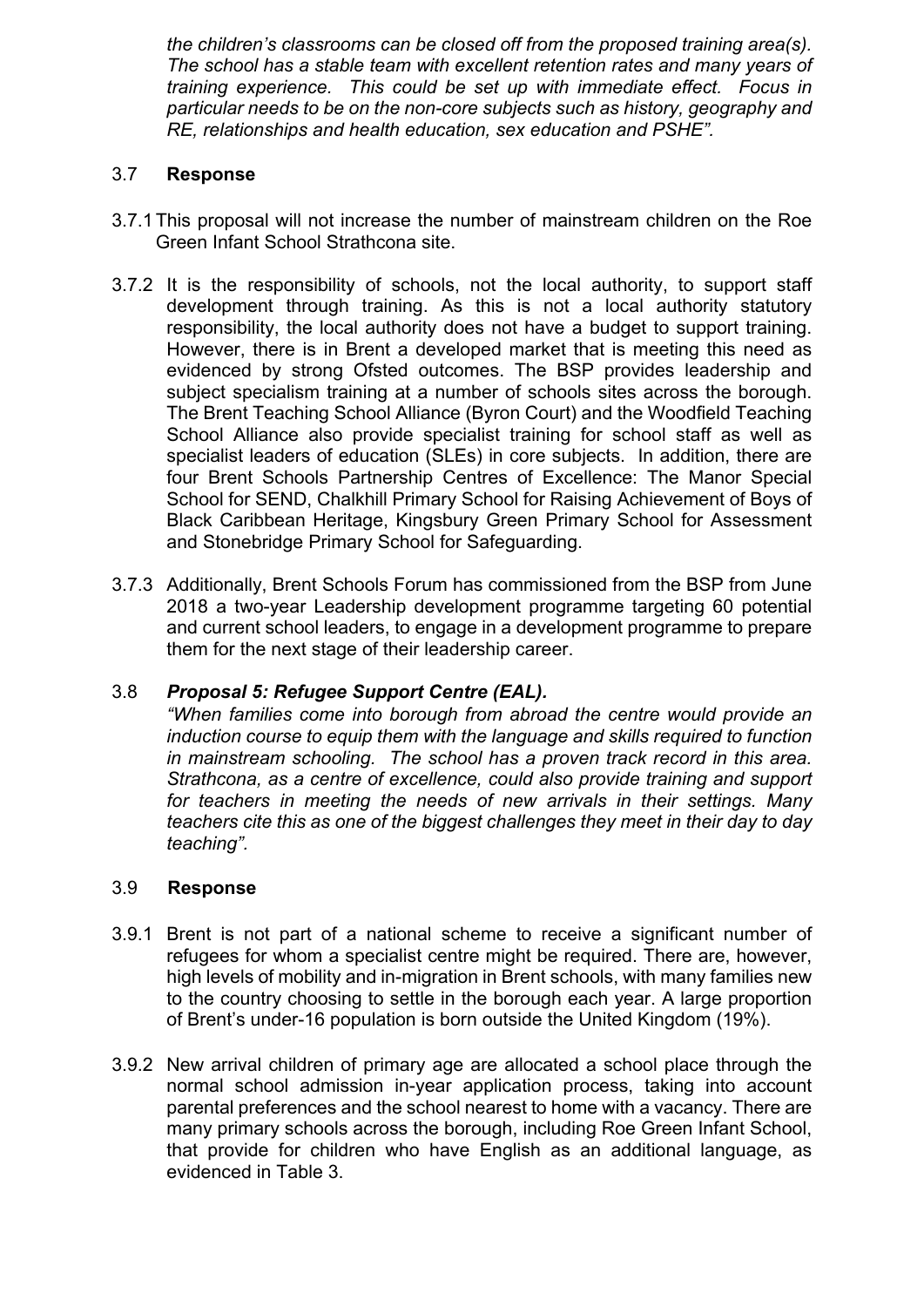| <b>School</b>                            | Total<br><b>Pupils</b><br>$R-Y6$ | EAL<br>pupils | <b>EAL Pupils</b><br>as % of total<br>$R-Y6$ |
|------------------------------------------|----------------------------------|---------------|----------------------------------------------|
| <b>Wembley Primary School</b>            | 875                              | 759           | 87%                                          |
| Carlton Vale Infant School               | 136                              | 118           | 87%                                          |
| Kingsbury Green Primary School           | 665                              | 582           | 88%                                          |
| <b>Braintcroft E-Act Primary Academy</b> | 664                              | 595           | 90%                                          |
| St Joseph RC Junior School               | 279                              | 251           | 90%                                          |
| Park Lane Primary School                 | 472                              | 427           | 90%                                          |
| <b>Uxendon Manor Primary School</b>      | 593                              | 538           | 91%                                          |
| St Joseph's RC Infant School             | 262                              | 241           | 92%                                          |
| <b>Roe Green Infant School</b>           | 557                              | 517           | 93%                                          |
| Lyon Park Primary School                 | 919                              | 868           | 94%                                          |

# **Table 3: Top 10 Schools by percentage of pupils with English as an Additional Language**

Source: School Census January 2019

3.9.3 While placing new arrival children who require intensive language support at Roe Green Infant School for an induction period could temporarily increase the number of children based on the Strathcona site, this would impact on pupil numbers at other schools in the borough who have also developed expertise in supporting children who arrive with limited English language skills. It is considered to be best practice to integrate primary aged children who arrive from overseas into mainstream schools and there is no evidence to suggest that these children are not settling well and quickly acquiring English language skills. The quality of the provision for EAL pupils at Brent schools and settings was recognised by Ofsted in a visit to observe this support in November 2016:

"Younger pupils in early years and primary schools are quickly settled into a mainstream classroom where they are able to acquire English rapidly from their peers and adults. This is achieved through their 'real-life' activities and experiences in the settings and classrooms as well as wider enrichment through visits and trips. I saw examples of this at Curzon Crescent Nursery School and The Stonebridge Primary School."

#### **4. Summary**

- 4.1 None of the additional proposed uses of the Strathcona premises detailed in Section 3 would themselves result in increased sustained demand for mainstream places at the Roe Green Infant School Strathcona site provision. The purpose of the additional use proposals seems to be to deliver more efficient use of the site pending an increase in primary demand across the borough.
- 4.2 There is, however, no evidence that mainstream demand for the provision will increase over the next five years to ensure the long-term sustainability of the site. As noted in the Cabinet report of 9 September 2019, the latest forecasts indicate that Brent's primary population will gradually increase. Given the high number of spare places across Brent primary schools (approximately 12% at a borough-level) there is sufficient capacity to meet the gradual forecast increase in demand for mainstream primary places even if provision on the Roe Green Infant School Strathcona was to close. The latest pupil forecasts for Primary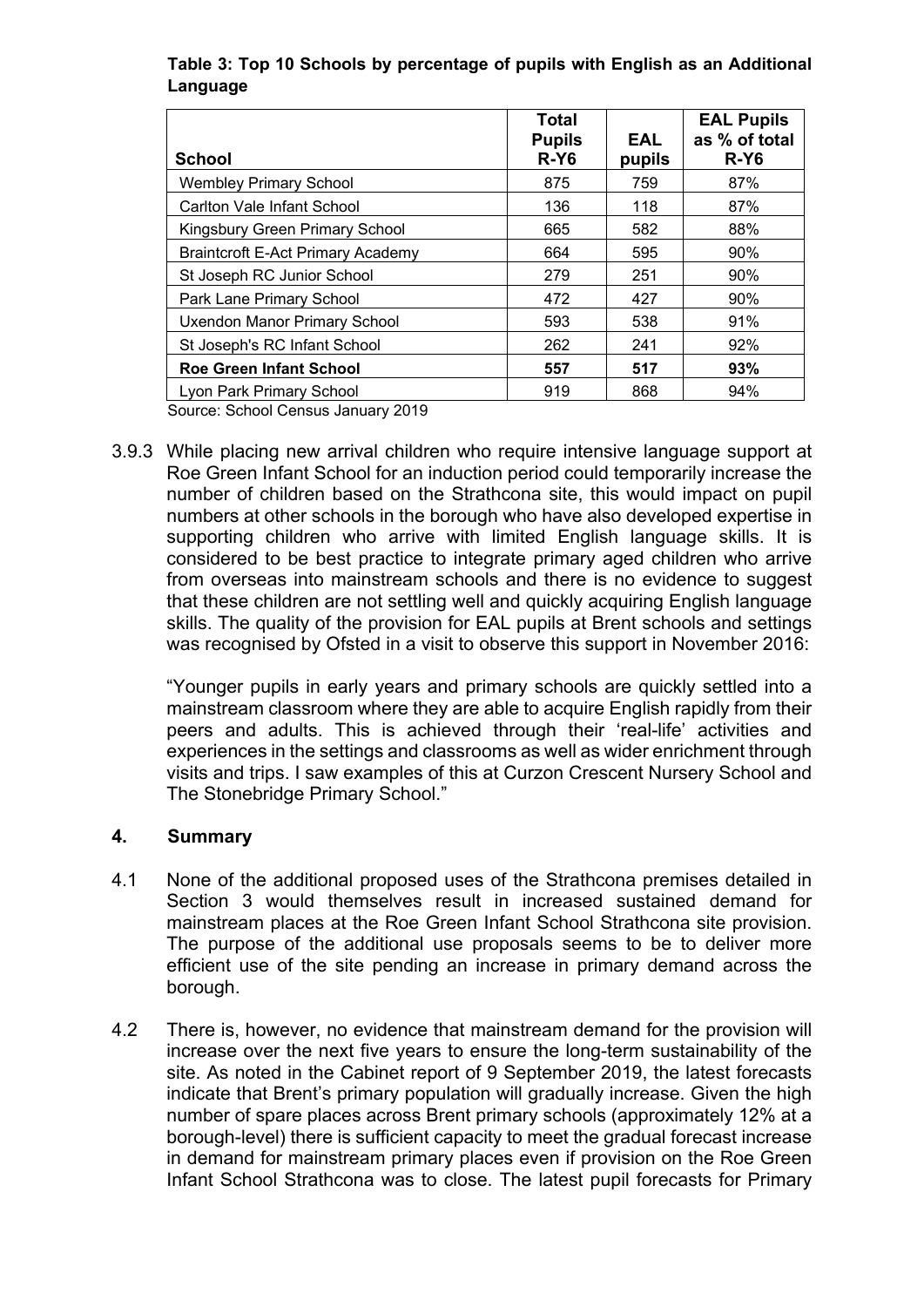Planning Area 2, within which the Roe Green Infant School Strathcona site is located, indicate that there will be a high number of spare places across all year groups over the next 5 years (14% spare capacity) which equates in Reception to 118 spare places, approximately 4 forms of entry.

4.3 As the proposed additional uses of the site are not likely to support the longterm sustainability of the Roe Green Infant School Strathcona provision, officers have considered alternative use of the site.

## **5. Alternative use of the Strathcona site**

- 5.1 Should Cabinet confirm the decision to close the Strathcona site then the building and site would in time become surplus to requirements for the primary school. The Brent School Place Planning Strategy 2019-23, approved by Cabinet in November 2018, identifies significant demand for places for children with SEND of secondary age as larger cohorts transfer from the primary phase and for young people aged 19-24 in line with the local authority's extended responsibility for young people with SEND up to the age 25.
- 5.2 The local authority currently places 136 children and young people in out of borough independent and non-maintained special schools, at a cost of £24,000 to £84,000 per place depending on the individual child's needs. Some children have such specific needs that they cannot be met other than in very specialist provision. For other children and young people, once they are placed out-ofborough, and have settled in a new school, it is very difficult to bring them back to local provision. There is, however, scope to reduce out-of-borough placements through the provision of more secondary special school places so that children in primary settings can transfer to a local 16-25 provision and provision for young people post-19 so that they can remain in Brent. This would have educational and social benefits for children and young people, as well as financial benefits.
- 5.3 The Brent Children's Trust Inclusion Board has identified the development of post-19 SEND provision as a strategic priority. A recently commissioned needs analysis evidences a demand for 30 places per year group for young people with complex learning difficulties and/or disabilities aged 19-24. There is currently very little in-borough provision for young people with SEND aged 19- 24, and, as the Strathcona site was previously an adult social care day centre, it is well suited for provision to meet their needs. In taking this proposal forward, officers would engage with stakeholders and a range of providers including local colleges and special schools.

#### **6. Financial Implications**

6.1 Brent schools are funded through the Dedicated Schools Grant (DSG) Schools Block. The Strathcona site is supported by the Brent local funding formula of the DSG, which allows for additional funding for split site schools. The school receives approximately £5.3k per pupil funding plus a split site allocation of £200k. With 110 pupils this totals £786k of funding that Roe Green Infant School receives to deliver school places at the Strathcona site and equates to approximately £7k per pupil for children at this site. This compares to an average of just over £5k per primary pupil across the borough. The Strathcona site funding as part of the Roe Green Infant School allocation is set out below in Table 4.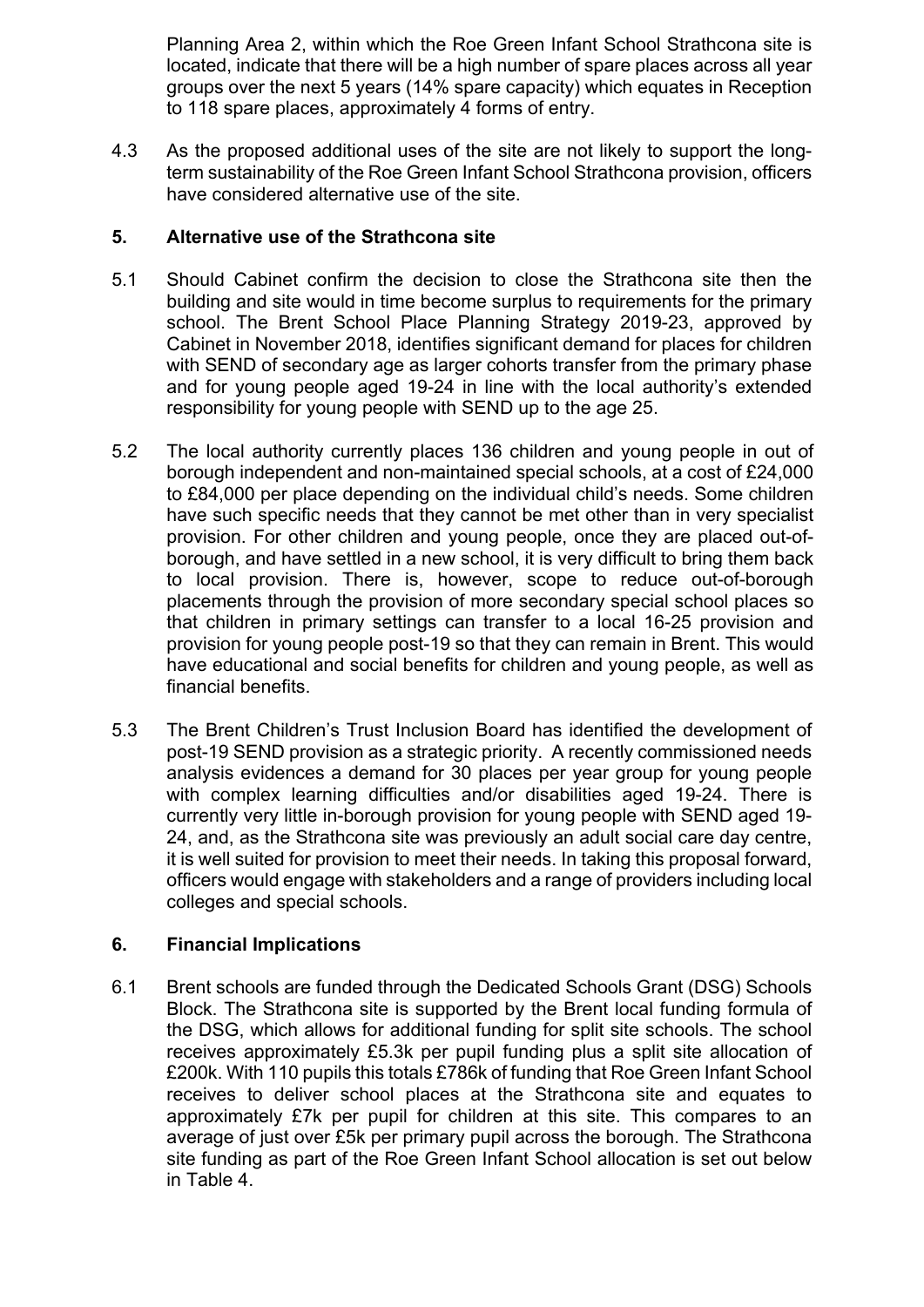#### **Table 4: Roe Green Infant School 2019/20 per pupil funding figures**

| <b>Description</b>                                                       |            |
|--------------------------------------------------------------------------|------------|
|                                                                          |            |
| 2019/20 Total Funding Formula for Roe Green Infant School                | £2,474,342 |
| Total pupils fuding is based on 447 pupils (October 2018 census)         | 447 pupils |
| Average funding per pupil across whole school                            | £5,535     |
| Pupils on main school site                                               | 337 pupils |
| Pupils on Strathcona Site                                                | 110 pupils |
| Split site funding awarded for Strathcona site                           | £202,000   |
| Total funding less split site funding                                    | £2,272,342 |
| Average Funding per pupil across whole school without split site funding | £5,084     |
| Cost of split site funding per pupil on Strathcona site                  | £1,836     |
| Total funding per pupil on Strathcona site                               | £6,920     |
| Total funding of Stratchcona site                                        | £761,189   |

6.2 If the provision were to close, pupil level funding would follow the pupils who transfer to alternative schools. The £200k funding for the site would be redistributed to primary schools through the Schools Block. The impact of the level of additional funds per Brent school from this resource would vary from school to school, but initial analysis suggests an additional £6.6k for a 3 FE primary school and £3.3k for a 2 FE primary school. Table 5 sets out the potential impact of redistributing the funding for the Strathcona site.

#### **Table 5: Potential impact of redistribution of Roe Green Strathcona funding**

| <b>Description</b>                                                            |               |
|-------------------------------------------------------------------------------|---------------|
| Total funding of Stratchcona site                                             | £761,189      |
| Average per pupil funding in Primary phase Brent Schools                      | £5,094        |
| Estimated funding that would directly follow pupils to new schools            | £560,326.30   |
| Estimated funding available for redistribution from the Split site<br>funding | £200,863      |
| Total number of Primary phase pupils in Brent                                 | 25,500 pupils |
| Funds available for redistribution per pupil                                  | £8            |
| Potential additional funds for a 2 FE Primary School                          | £3,308.33     |
| Potential additional funds for a 4 FE Primary School                          | £6,616.66     |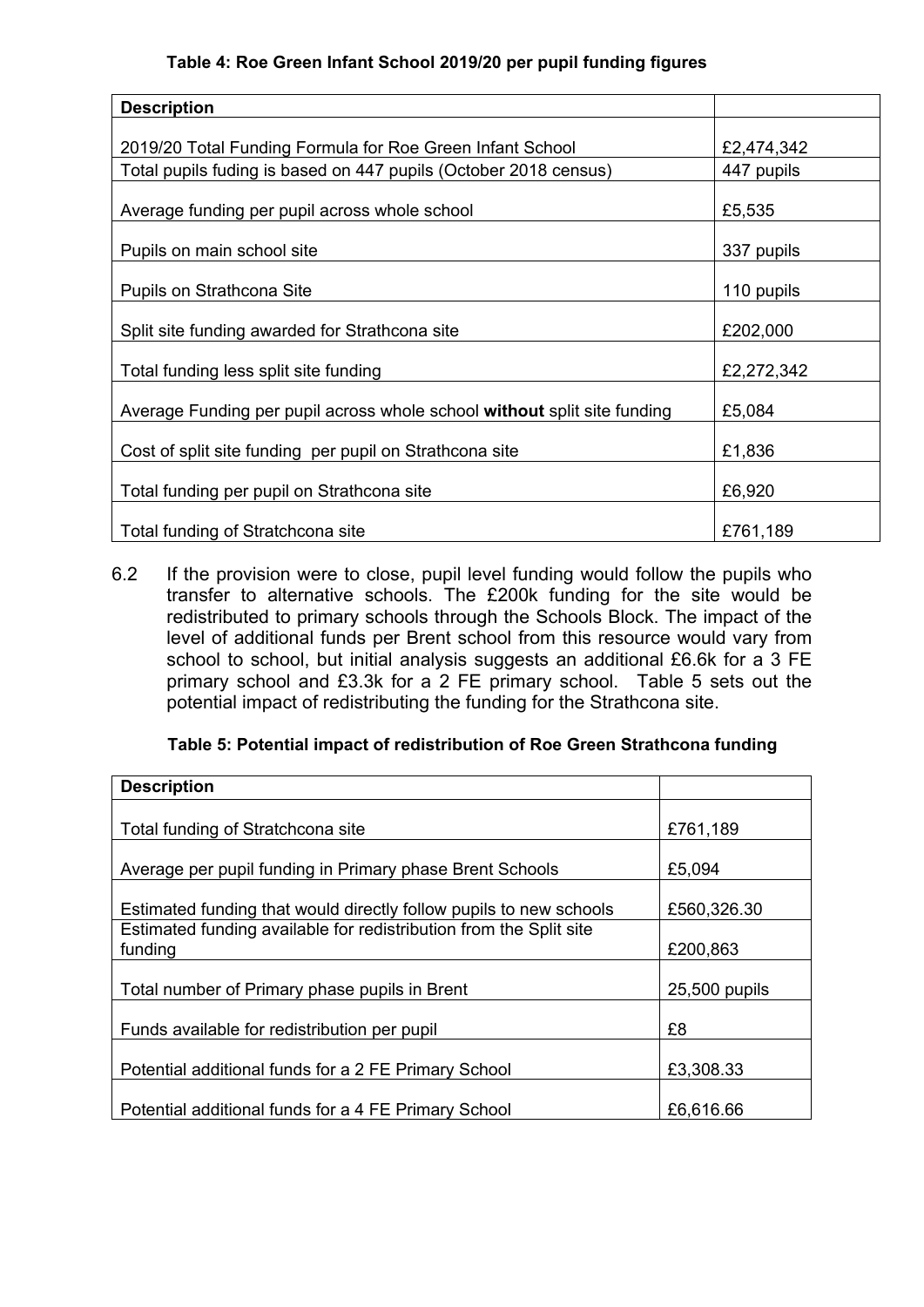# **7. Legal Implications**

- 7.1 The authority has the power to consider and determine proposals published under Section 19 of The Education and Inspections Act 2006, pursuant to Section 21 (2) (f) of the Act and in accordance with Schedule 3 paragraph 3 of The School Organisation (Establishment and Discontinuance of Schools) Regulations 2013.
- 7.2 Under sections 13A and 14 of The Education Act 1996, as amended by The Education and Inspections Act 2006, a local authority has a general statutory duty to ensure that there are sufficient school places available to meet the needs of the population in its area. The local authority must promote high educational standards, ensure fair access to educational opportunity and promote the fulfilment of every child's educational potential. They must also ensure that there are sufficient schools in their area and promote diversity and increase parental choice. To discharge this duty, the LA has to undertake a planning function to ensure that the supply of school places balances the demand for them.

### **8. Equality Implications**

- 8.1 The Public Sector Equality Duty under section 149 of the Equality Act 2010 requires the Local Authority when exercising its functions to have due regard to the need to eliminate discrimination, harassment and victimisation and other conduct prohibited under the Act, to advance equality of opportunity and foster good relations between those who have a protected characteristic and those who do not share that protected characteristic. The protected characteristics covered under the Act are age, disability, gender reassignment, marriage and civil partnership (only in respect of eliminating unlawful discrimination) pregnancy and maternity, race (this includes ethnic or national origins, colour or nationality) religion or belief (this includes lack of belief) sex and sexual orientation. Due regard means giving relevant and proportionate consideration to the duty, in that whenever significant decisions are being made consideration must be given to the impact/affect that implementing a particular decision will have in relation to equality before making that decision. Brent Council also has a policy of considering Human Rights and socio-economic impact.
- 8.2 An Equality Impact Assessment was provided as an appendix to the report received by Cabinet in September 2019. It is not anticipated that there will be any negative impact from these proposals on the basis of disability, gender reassignment, marriage and civil partnership (only in respect of eliminating unlawful discrimination) pregnancy and maternity, race (this includes ethnic or national origins, colour or nationality) religion or belief (this includes lack of belief) sex and sexual orientation.

# **9. Consultation with Ward Members and Stakeholders**

9.1 Ward members participated in the Scrutiny Committee meeting on 3 October that considered Cabinet's decision of 9 September 2019 to implement a phased closure of the Roe Green Strathcona provision.

#### **10. Human Resources Implications**